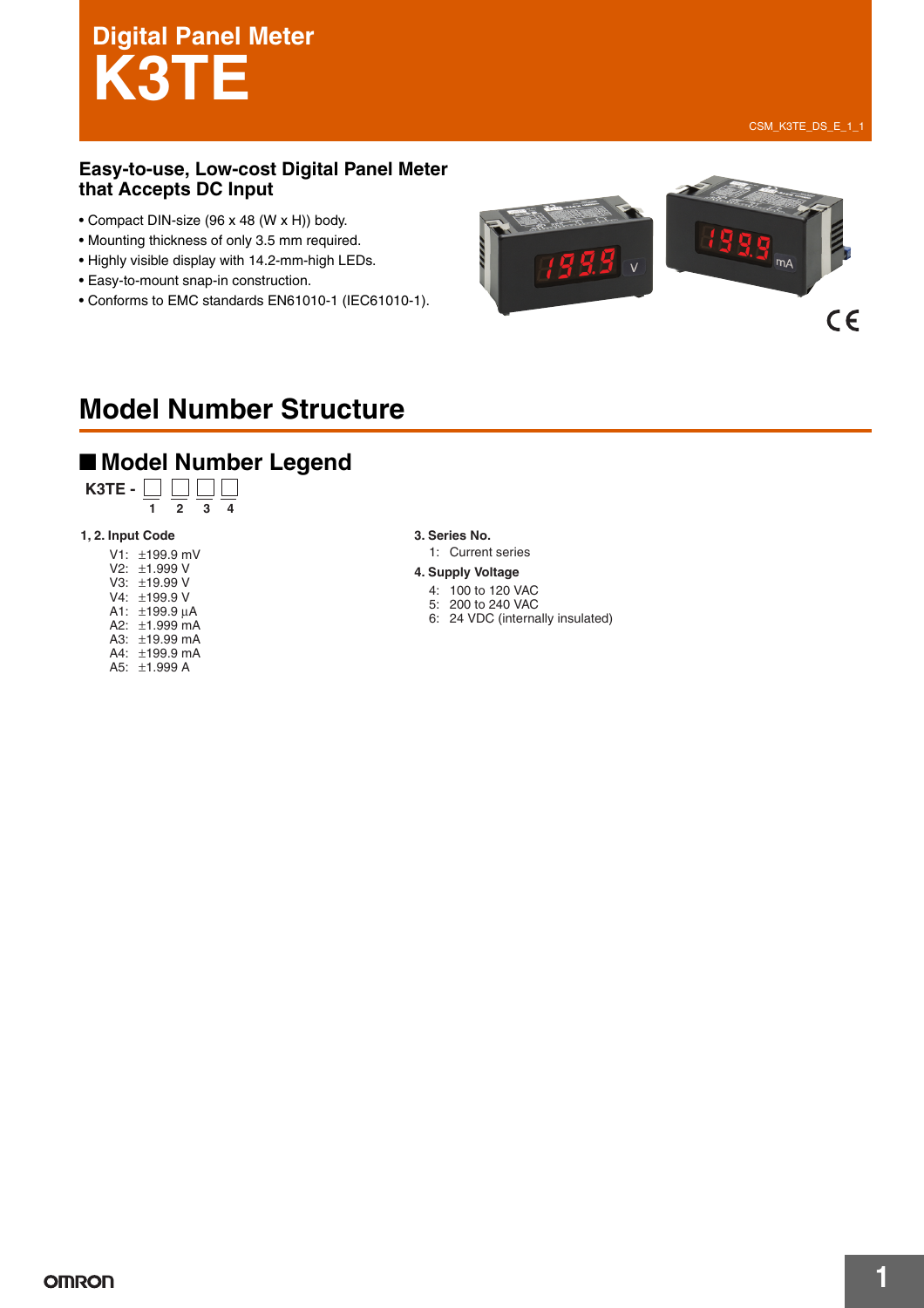### **Ordering Information**

#### ■ **List of Models**

| Range             | <b>Measuring ranges</b> | Supply voltage |                |                                         |  |
|-------------------|-------------------------|----------------|----------------|-----------------------------------------|--|
|                   |                         | 100 to 120 VAC | 200 to 240 VAC | <b>24 VDC</b><br>(internally insulated) |  |
| DC voltage        | $±199.9$ mV             | K3TE-V114      | K3TE-V115      | K3TE-V116                               |  |
|                   | ±1.999V                 | K3TE-V214      | K3TE-V215      | K3TE-V216                               |  |
|                   | ±19.99V                 | K3TE-V314      | K3TE-V315      | <b>K3TE-V316</b>                        |  |
|                   | ±199.9V                 | K3TE-V414      | K3TE-V415      | <b>K3TE-V416</b>                        |  |
| <b>DC</b> current | $±199.9 \mu A$          | K3TE-A114      | K3TE-A115      | K3TE-A116                               |  |
|                   | $±1.999$ mA             | K3TE-A214      | K3TE-A215      | K3TE-A216                               |  |
|                   | $±19.99$ mA             | K3TE-A314      | K3TE-A315      | K3TE-A316                               |  |
|                   | $±199.9$ mA             | K3TE-A414      | K3TE-A415      | K3TE-A416                               |  |
|                   | $±1.999$ mA             | K3TE-A514      | K3TE-A515      | K3TE-A516                               |  |

**Note:** The K3TE-V4@@ does not conform to CE marking standards.

### ■ **Accessories (Order Separately)**

| Name                                    | Appearance | <b>Model</b> |
|-----------------------------------------|------------|--------------|
| <b>Water-resistive Soft Front Cover</b> |            | K32-L49SC    |
| <b>Water-resistive Mounting Bracket</b> | ⋒          | K32-L49MB    |

**Note:** Be sure to use the Soft Front Cover and Mounting Bracket as a set.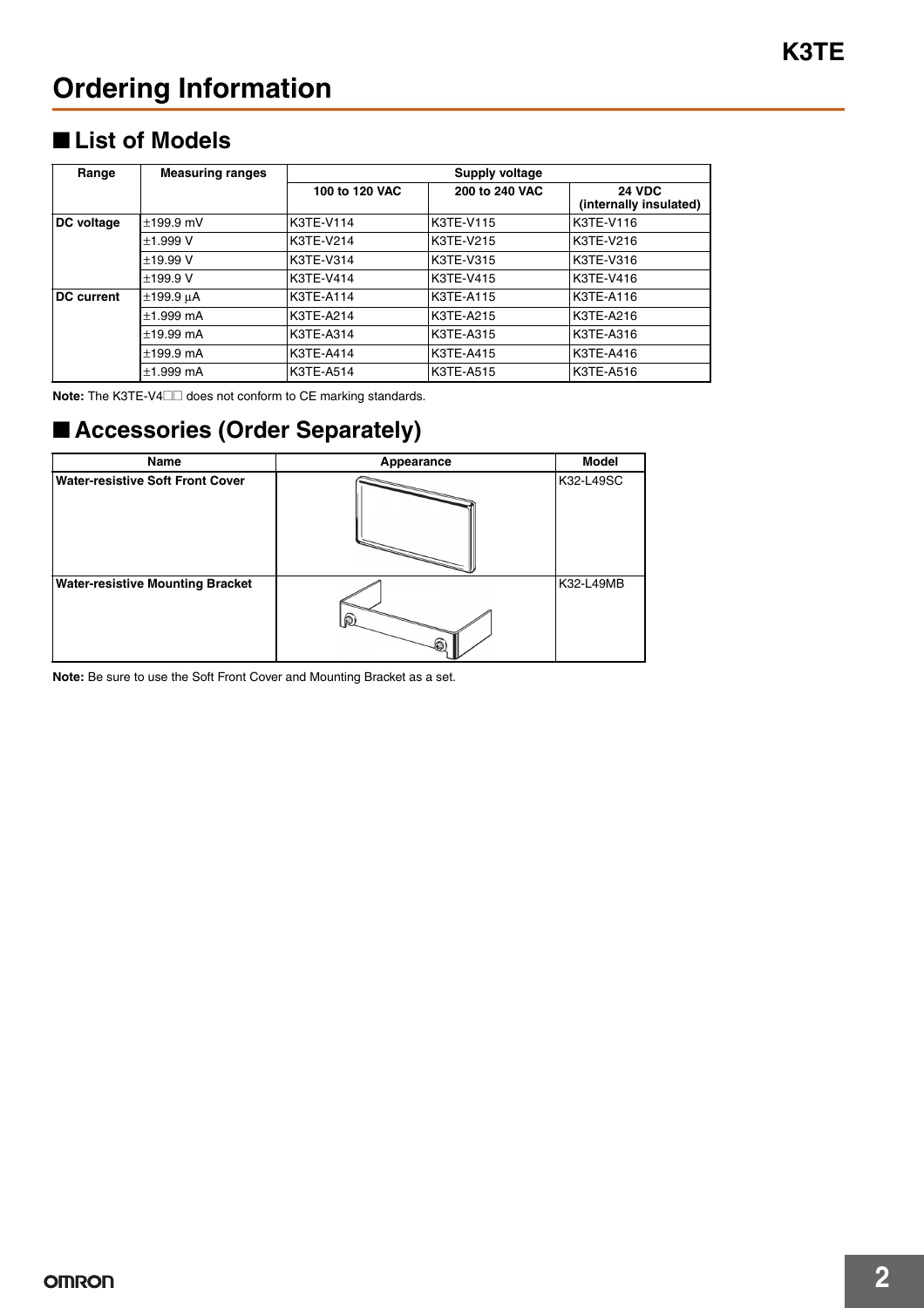### **Specifications**

### ■ **Ratings**

| <b>Supply voltage</b>        | 100 to 120 VAC; 200 to 240 VAC (50/60 Hz); 24 VDC (internally insulated)                                                                                                                                                                                                                                |                                                                                          |                                                                                                                                                                                                                                                                                                                                                                                                                                                          |  |
|------------------------------|---------------------------------------------------------------------------------------------------------------------------------------------------------------------------------------------------------------------------------------------------------------------------------------------------------|------------------------------------------------------------------------------------------|----------------------------------------------------------------------------------------------------------------------------------------------------------------------------------------------------------------------------------------------------------------------------------------------------------------------------------------------------------------------------------------------------------------------------------------------------------|--|
| Operating voltage range      | -15% to +10% of supply voltage                                                                                                                                                                                                                                                                          |                                                                                          |                                                                                                                                                                                                                                                                                                                                                                                                                                                          |  |
| Power consumption            | 3 VA (at max. AC load); 1.3 W (at max. DC load) (see note)                                                                                                                                                                                                                                              |                                                                                          |                                                                                                                                                                                                                                                                                                                                                                                                                                                          |  |
| <b>Insulation resistance</b> | 10 $\text{M}\Omega$ min. (at 500 VDC) between external terminal and case                                                                                                                                                                                                                                |                                                                                          |                                                                                                                                                                                                                                                                                                                                                                                                                                                          |  |
| <b>Dielectric strength</b>   | AC model:<br>2,000 VAC min. for 1 min between input terminal and power supply<br>DC model:<br>500 VDC min. for 1 min between input terminal and power supply<br>AC/DC model: 2,000 VAC min. for 1 min between external terminal and case                                                                |                                                                                          |                                                                                                                                                                                                                                                                                                                                                                                                                                                          |  |
| <b>Noise immunity</b>        | AC model:<br>±1,500 V on power supply terminals in normal or common mode<br>DC model:<br>$\pm$ 480 V on power supply terminals in normal mode<br>$\pm$ 1,500 V on power supply terminals in common mode                                                                                                 |                                                                                          |                                                                                                                                                                                                                                                                                                                                                                                                                                                          |  |
| <b>Vibration resistance</b>  | 10 to 55 Hz, 0.5-mm single amplitude for 10 min each in X, Y, and Z directions<br>Malfunction:<br>10 to 55 Hz, 0.75-mm single amplitude for 2 hrs each in X, Y, and Z directions<br>Destruction:                                                                                                        |                                                                                          |                                                                                                                                                                                                                                                                                                                                                                                                                                                          |  |
| <b>Shock resistance</b>      | Malfunction:<br>98 m/s <sup>2</sup> for 3 times each in 6 directions<br>294 m/s <sup>2</sup> for 3 times each in 6 directions<br>Destruction:                                                                                                                                                           |                                                                                          |                                                                                                                                                                                                                                                                                                                                                                                                                                                          |  |
| <b>Ambient temperature</b>   | Operating:<br>$-10^{\circ}$ to 55 $^{\circ}$ C (with no icing)<br>$-20^{\circ}$ to 65 $^{\circ}$ C (with no icing)<br>Storage:                                                                                                                                                                          |                                                                                          |                                                                                                                                                                                                                                                                                                                                                                                                                                                          |  |
| <b>Ambient humidity</b>      | 35% to 85% (with no condensation)<br>Operating:                                                                                                                                                                                                                                                         |                                                                                          |                                                                                                                                                                                                                                                                                                                                                                                                                                                          |  |
| Ambient operating atmosphere | No corrosive gas                                                                                                                                                                                                                                                                                        |                                                                                          |                                                                                                                                                                                                                                                                                                                                                                                                                                                          |  |
| <b>EMC</b>                   | (EMI)<br>Emission Enclosure:<br><b>Emission AC Mains:</b><br>(EMS)<br>Immunity ESD:<br>Immunity RF-interference:<br><b>Immunity Fast Transient Noise:</b><br>Immunity Burst Noise:<br>Immunity Surge:<br>Immunity Conducted Disturbance EN61000-4-6:<br>Immunity Voltage Dip/Interrupting EN61000-4-11: | EN61326+A1<br>EN61326+A1<br>EN61000-4-2:<br>EN61000-4-3:<br>EN61000-4-4:<br>EN61000-4-5: | Industry<br>CISPR 11 Group 1 class A: CISRP16-1/-2<br>CISPR 11 Group 1 class A: CISRP16-1/-2<br>Industry<br>4 kV contact discharge (level 2)<br>8 kV air discharge (level 3)<br>10 V/m (amplitude-modulated,<br>80 MHz to 1 GHz) (level 3)<br>2 kV (power line) (level 3)<br>1 kV line to line (I/O signal line)<br>1 kV line to line<br>2 kV line to ground (power line)<br>3 V (0.15 to 80 MHz) (level 2)<br>0.5 cycles, 0, 180°, 100% (rated voltage) |  |
| <b>Approved standards</b>    | Conforms to EN61326+A1, EN61010-1 (IEC61010-1)<br>Conforms to VDE0106/P100 (finger protection) when the terminal cover is mounted.                                                                                                                                                                      |                                                                                          |                                                                                                                                                                                                                                                                                                                                                                                                                                                          |  |

Note: 1. An inrush current of approximately 0.5 A will flow at the moment the power is turned on and continued for approximately 2 ms. **2.** The K3TE-V4□□ does not conform to CE marking standards.

### ■ **Characteristics**

| Input signal                   | DC voltage/current                                                           |
|--------------------------------|------------------------------------------------------------------------------|
| A/D conversion method          | Double integral method                                                       |
| <b>Sampling period</b>         | 2.5 times/s                                                                  |
| Display refresh period         | 2.5 times/s                                                                  |
| Max. displayed digits          | 3 1/2 digits (±1999)                                                         |
| <b>Display</b>                 | 7-segment red LED                                                            |
| Decimal point display position | By short-circuiting terminals                                                |
| Sign display                   | "-" is displayed automatically with a negative input signal                  |
| Overflow/underflow display     | Overflow:<br>$\sqrt{2}$<br>Underflow: $-$ / $\Box$                           |
| Zero suppression               | Not supported.                                                               |
| <b>External control</b>        | Process value hold (terminals on rear panel short-circuited)                 |
| Degree of protection           | Front panel: IEC IP51 (see note)<br>IEC IP20<br>Case:<br>Terminals: IEC IP00 |

**Note:** IP51 is maintained when the water-resistive soft cover and bracket are used. IP50 will be, however, maintained without these water-resistive accessories.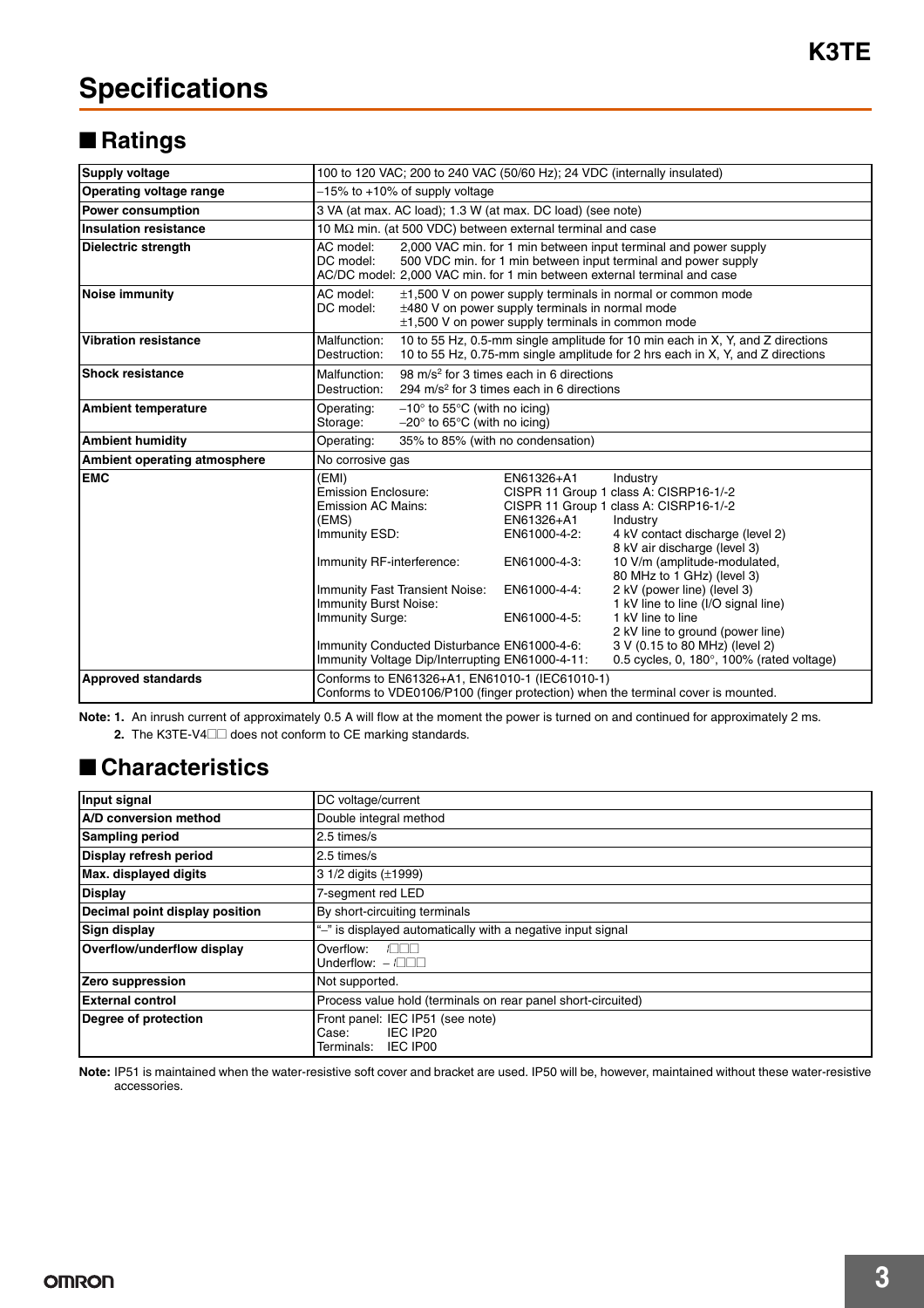### ■ **Measuring Ranges**

| Input range       | <b>Measuring range</b> | <b>Max.</b> resolution | Input impedance | Accuracy                      | Max. permissible load |
|-------------------|------------------------|------------------------|-----------------|-------------------------------|-----------------------|
| DC voltage        | $±199.9$ mV            | $100 \mu V$            | 100 M $\Omega$  | $\pm$ 0.1%rdg $\pm$ 1 digit   | $±250$ V              |
|                   | ±1.999V                | mV                     | 100 M $\Omega$  | $\pm$ 0.1%rdg $\pm$ 1 digit   | $±250$ V              |
|                   | ±19.99V                | $10 \text{ mV}$        | 10 M $\Omega$   | $\pm 0.1\%$ rdg $\pm 1$ digit | $±250$ V              |
|                   | ±199.9V                | 100 mV                 | 10 M $\Omega$   | $\pm 0.1\%$ rdg $\pm 1$ digit | $±350$ V              |
| <b>DC</b> current | $±199.9 \mu A$         | 100 nA                 | 1 k $\Omega$    | $\pm$ 0.1%rdg $\pm$ 1 digit   | $±10$ mA              |
|                   | $\pm$ 1.999 mA         | 1 uA                   | 100 $\Omega$    | $\pm 0.1\%$ rdg $\pm 1$ digit | $\pm 50$ mA           |
|                   | $±19.99$ mA            | $10 \mu A$             | 10 $\Omega$     | $\pm 0.1\%$ rdg $\pm 1$ digit | $±150$ mA             |
|                   | $±199.9$ mA            | 100 µA                 | 1 $\Omega$      | $\pm 0.1\%$ rdg $\pm 1$ digit | $\pm 500$ mA          |
|                   | $\pm$ 1.999 mA         | mA                     | $0.1 \Omega$    | $\pm$ 0.3%rdg $\pm$ 1 digit   | ±3A                   |

**Note:** The above accuracy is at an ambient temperature of 23±5°C.

### **Connections**

#### ■ **External Connections**

Connector and connector screws are provided with the model.



**Note: 1.** Terminals 3 and 7 of the AC and DC models are not internally insulated. Connect a relay with high contact reliability and insulation (with a minimum load current of 0.3 mA) or a photocoupler with high insulation (with a residual voltage of 1 V max. and a current leakage of 0.1 mA max.) to these terminals for external control.

**2.** The terminals marked with a white rectangular box are not used. Do not use these terminals for transmission of signals.

### **Nomenclature**



Select the decimal position with terminal 12, 13, or 14 on the rear panel.

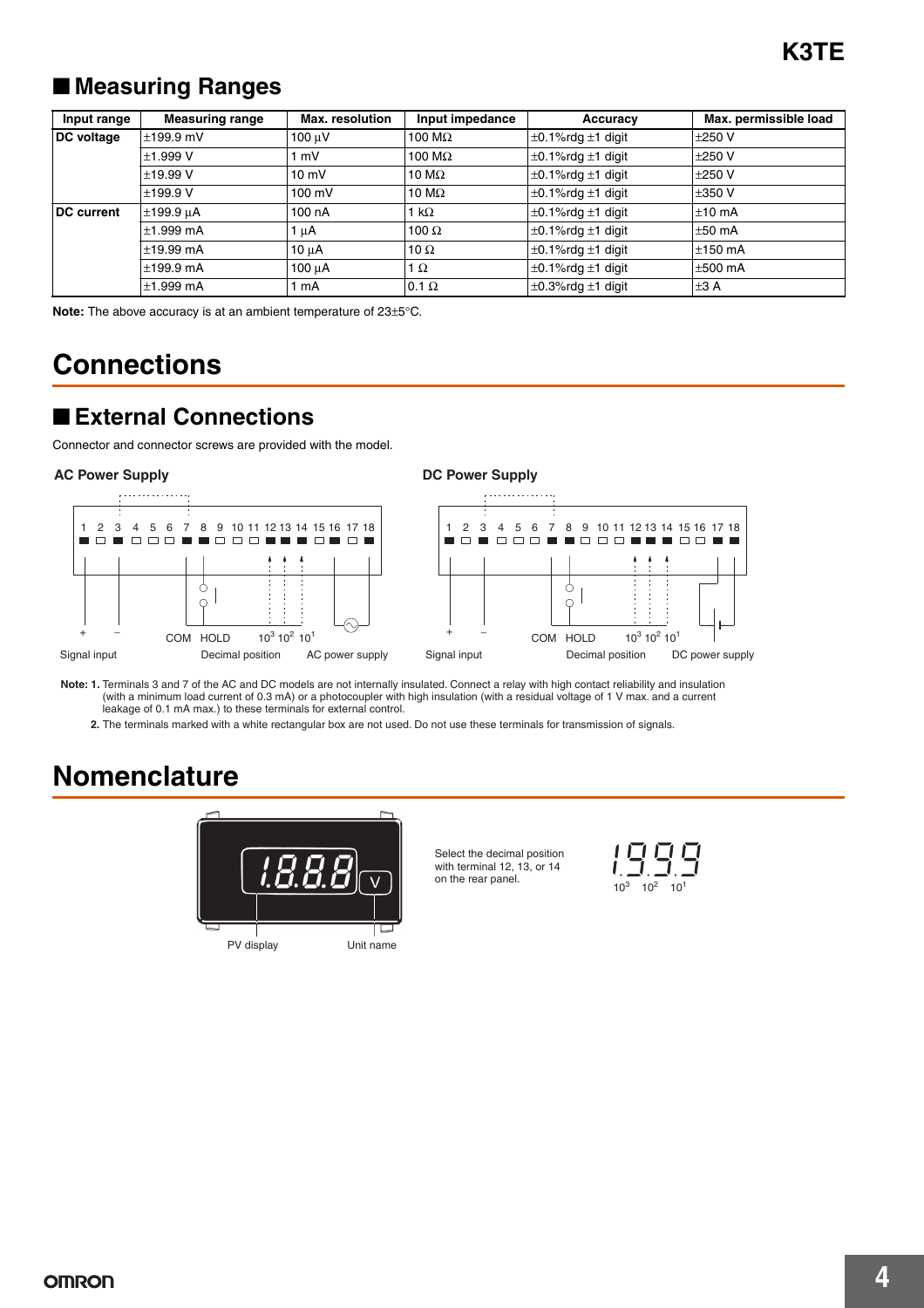### **Dimensions**

**Note:** All units are in millimeters unless otherwise indicated.







**Panel Cutouts**



**Note:** The values above are recommended values. Do not group-mount the meters at intervals less than the recommended ones.

#### **LED Indicator Size**



### **Application Examples**

#### High DC Voltage Measurement **Large DC Current Measurement**

When voltage exceeding the maximum voltage in the standard range is measured (for example: more than 200 V), a divider is connected externally.



43

When large DC current exceeding 2 A is measured, a shunt is connected externally.